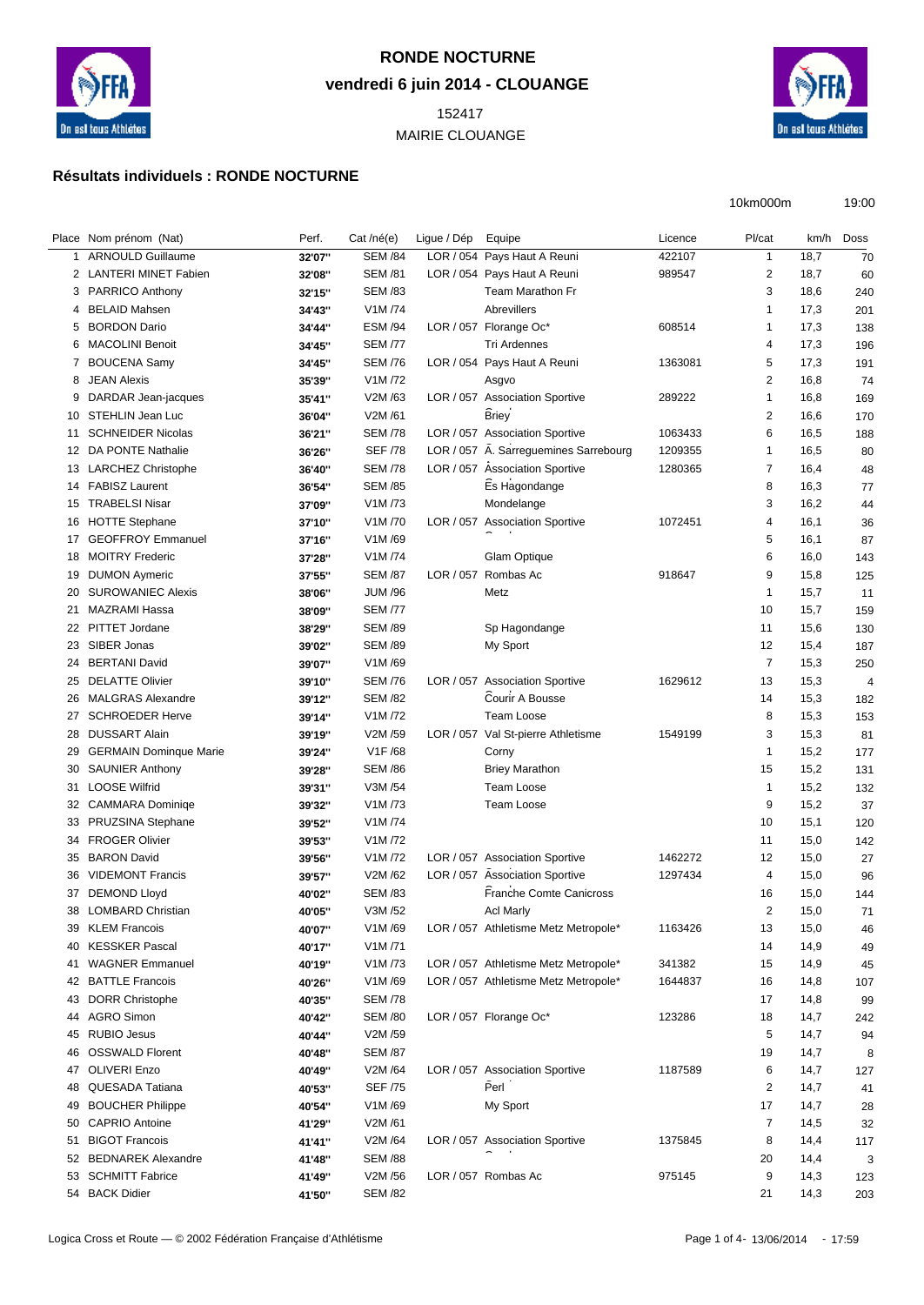|    | 55 SEMROUNI Yanis           | 41'52"  | <b>JUM /95</b>       | LOR / 057 Rombas Ac                     | 1538034 | 2            | 14,3 | 126 |
|----|-----------------------------|---------|----------------------|-----------------------------------------|---------|--------------|------|-----|
|    | 56 KOUIDER Kaddour          | 42'03"  | V1M/71               |                                         |         | 18           | 14,3 | 246 |
|    |                             |         | V1M /72              |                                         | 125961  | 19           | 14,2 |     |
|    | 57 AMEN Stephane            | 42'10"  |                      | LOR / 057 Association Sportive          |         |              |      | 152 |
|    | 58 HILT Aurelien            | 42'23"  | <b>SEM /89</b>       |                                         |         | 22           | 14,2 | 76  |
|    | 59 PASTOR Jean-jacques      | 42'24"  | V2M /62              | LOR / 055 Ga Meusien                    | 1015810 | 10           | 14,2 | 119 |
|    | 60 SCHMUMACHER Alain        | 42'46"  | V1M/71               |                                         |         | 20           | 14,0 | 62  |
|    | 61 BLANC Michel             | 42'53"  | V2M /63              | LOR / 057 Athletisme Metz Metropole*    | 1025785 | 11           | 14,0 | 136 |
|    | 62 MOURSIL Hicham           | 43'06"  | <b>SEM /84</b>       | LOR / 057 Florange Oc*                  | 1316785 | 23           | 13,9 | 149 |
|    | 63 OSSWALD Daniel           | 43'11"  | V2M /60              | LOR / 057 Rombas Ac                     | 1141766 | 12           | 13,9 | 122 |
|    |                             |         |                      |                                         |         |              |      |     |
|    | 64 GOETZ Claude             | 43'13"  | V1M/65               |                                         |         | 21           | 13,9 | 24  |
|    | 65 DORR Thierry             | 43'21"  | V1M/71               | <b>Team Raidlight</b>                   |         | 22           | 13,8 | 102 |
|    | 66 SCHUTZ Vincent           | 43'26"  | V1M /74              |                                         |         | 23           | 13,8 | 14  |
|    | 67 DESSAUGER Thierry        | 43'31"  | V1M/65               | LOR / 057 Florange Oc*                  | 1461757 | 24           | 13,8 | 145 |
|    | 68 PISKOSZ Florian          | 43'34"  | <b>SEM /87</b>       | 3sp Fenetrange                          |         | 24           | 13,8 | 26  |
| 69 | <b>WICKERT Christian</b>    | 43'37"  | V2M /61              | LOR / 057 Sports Loisirs Tremery        | 1452422 | 13           | 13,8 | 154 |
|    | 70 BELON Mickael            | 43'38"  | <b>SEM /77</b>       |                                         |         | 25           | 13,8 | 97  |
|    |                             |         |                      |                                         |         |              |      |     |
|    | 71 TULUMELLO Vincent        | 43'39"  | V2M /61              |                                         |         | 14           | 13,7 | 98  |
|    | 72 BELHAYE Sofiane          | 43'46"  | <b>SEM /89</b>       | Es Hagondange                           |         | 26           | 13,7 | 244 |
|    | 73 BONINSEGUA Sebastien     | 43'48"  | <b>SEM /79</b>       |                                         |         | 27           | 13,7 | 113 |
|    | 74 BOUJENOUI Kamel          | 43'49"  | V1M/74               |                                         |         | 25           | 13,7 | 112 |
|    | 75 GARCIA Mario             | 43'53"  | <b>SEM /76</b>       |                                         |         | 28           | 13,7 | 141 |
|    | 76 RICHARD Lucas            | 44'03"  | <b>SEM /88</b>       | LOR / 057 Athletisme Metz Metropole*    | 470915  | 29           | 13,6 | 29  |
|    | 77 PEIFFER Fabrice          |         | <b>SEM /82</b>       | LOR / 057 Florange Oc*                  |         | 30           |      |     |
|    |                             | 44'04'' |                      |                                         | 1555227 |              | 13,6 | 10  |
|    | 78 FIERMONTE Vito           | 44'07"  | V3M /53              | Spiridon Letzbuerg                      |         | 3            | 13,6 | 92  |
|    | 79 MALEK Mohammed           | 44'19"  | V3M /54              | <b>Sport Loisirs Tremery</b>            |         | 4            | 13,5 | 82  |
|    | 80 CHEMELLO Lorenzo         | 44'22"  | V3M /50              | LOR / 057 Florange Oc*                  | 340345  | 5            | 13,5 | 89  |
| 81 | REGGIANINI Xavier           | 44'26"  | V1M/66               |                                         |         | 26           | 13,5 | 204 |
|    | 82 FONTE Severine           | 44'37"  | <b>SEF /84</b>       | Trityc                                  |         | 3            | 13,4 | 59  |
|    | 83 CHRISTOPHE Didier        | 44'44"  | V1M/69               |                                         |         | 27           | 13,4 | 39  |
|    | 84 BILLECOCQ Etienne        |         | <b>JUM /96</b>       |                                         |         | 3            |      |     |
|    |                             | 44'45"  |                      |                                         |         |              | 13,4 | 84  |
| 85 | <b>IACONO Antoine</b>       | 44'49"  | V2M /64              | LOR / 054 Club Course Comite Entreprise | 1432951 | 15           | 13,4 | 175 |
|    | 86 BECKER Jean Marc         | 44'51"  | V2M /58              |                                         |         | 16           | 13,4 | 58  |
|    | 87 BAUER Georges            | 44'55"  | V2M /57              |                                         |         | 17           | 13,4 | 162 |
|    | 88 MAS Michel               | 44'57"  | V1M/68               |                                         | T188689 | 28           | 13,3 | 174 |
|    | 89 ZIEGLER Didier           | 44'59"  | <b>SEM /82</b>       |                                         |         | 31           | 13,3 | 249 |
|    | 90 DA CUNHA                 | 45'10"  | V1M/73               |                                         |         | 29           | 13,3 | 248 |
|    |                             |         |                      |                                         |         |              |      |     |
|    | 91 BOUVIER Eric             | 45'11"  | <b>SEM /77</b>       | LOR / 057 Association Sportive          | 1597728 | 32           | 13,3 | 110 |
|    | 92 DARDART Fabrice          | 45'14"  | <b>SEM /77</b>       | Ĉcc                                     |         | 33           | 13,3 | 190 |
|    | 93 CHARDET Marie            | 45'26"  | V2F /63              | Mag Presse                              |         | $\mathbf{1}$ | 13,2 | 137 |
|    | 94 BERQUEZ Christian        | 45'28"  | V2M /57              | Rock N Roll Clouange                    |         | 18           | 13,2 | 66  |
|    | 95 COUTEAU Jocelyne         | 45'29"  | V <sub>2</sub> F /61 | LOR / 057 Florange Oc*                  | 242935  | 2            | 13,2 | 86  |
|    | 96 DACRUZ Thomas            | 45'30"  | V1M/65               |                                         |         | 30           | 13,2 | 72  |
|    | 97 PY Jacques               | 45'50"  | V4M /43              |                                         |         | 1            | 13,1 | 160 |
|    |                             |         |                      |                                         |         |              |      |     |
|    | 98 BALDAZZI Sylvain         | 45'55"  | <b>SEM /75</b>       | Optique Moise                           | T189241 | 34           | 13,1 | 75  |
|    | 99 SHELLA Serge             | 45'58"  | V1M/68               |                                         |         | 31           | 13,1 | 168 |
|    | 100 HANSLIK Dominique       | 46'35"  | <b>SEM /86</b>       |                                         |         | 35           | 12,9 | 42  |
|    | 101 MARINELLI Maurice       | 46'41"  | V2M /61              |                                         |         | 19           | 12,9 | 139 |
|    | 102 PARRA Victor            | 46'49"  | <b>SEM /78</b>       | <b>Credit Mutuel</b>                    |         | 36           | 12,8 | 1   |
|    | 103 BOURGASSER Guillaume    | 47'07"  | <b>SEM /83</b>       |                                         |         | 37           | 12,7 | 192 |
|    | 104 HAILLUS Jerome          | 47'09"  | <b>SEM /75</b>       |                                         |         | 38           | 12,7 | 163 |
|    |                             |         |                      |                                         |         |              |      |     |
|    | 105 QUESADA Mathias         | 47'11"  | V1M/67               |                                         |         | 32           | 12,7 | 40  |
|    | 106 JOSEPH Anne Marie       | 47'12"  | V1F /65              | Foulees De Tom                          |         | 2            | 12,7 | 184 |
|    | 107 ZEMANN Helene           | 47'14"  | V1F /74              | Rurange                                 |         | 3            | 12,7 | 61  |
|    | 108 GOTTE Romain            | 47'17"  | <b>JUM /96</b>       | Es Hagondange                           |         | 4            | 12,7 | 165 |
|    | 109 HELMER Jerome           | 47'31"  | <b>SEM /79</b>       |                                         |         | 39           | 12,6 | 111 |
|    | 110 DELLA NAVE              | 48'03"  | V2M /57              |                                         |         | 20           | 12,5 | 193 |
|    | 111 REMY Jean Philippe      | 48'11"  | V1M/69               |                                         |         | 33           | 12,5 | 207 |
|    |                             |         |                      |                                         |         |              |      |     |
|    | 112 COMAZZETTO Jean-charles | 48'12"  | V3M /47              | LOR / 057 Association Sportive          | 969470  | 6            | 12,4 | 23  |
|    | 113 MASSON Stephane         | 48'14"  | V1M/67               | Foulees De Tom                          |         | 34           | 12,4 | 181 |
|    | 114 LUNA SACIE Juan         | 48'18"  | V1M/68               | Es Hagondange                           |         | 35           | 12,4 | 6   |
|    | 115 SCHMITT Florence        | 48'19"  | <b>SEF /84</b>       | Foulees De Tom                          |         | 4            | 12,4 | 129 |
|    | 116 SCHMITT Jose            | 48'20"  | V2M /55              | LOR / 057 A. Sarreguemines Sarrebourg   | 962716  | 21           | 12,4 | 56  |
|    | 117 SCHWARTZ Jean Marc      | 48'37"  | V1M/66               |                                         |         | 36           | 12,3 | 173 |
|    | 118 TOUSSAINT Laurent       |         | V1M /74              |                                         |         | 37           | 12,3 |     |
|    |                             | 48'41"  |                      |                                         |         |              |      | 156 |
|    | 119 ROJAS Mickael           | 48'47"  | <b>SEM /80</b>       | LOR / 057 Association Sportive          | 1556428 | 40           | 12,3 | 47  |
|    | 120 SEMROUNI Zacharia       | 48'48"  | <b>CAM /98</b>       |                                         |         | 1            | 12,3 | 176 |
|    |                             |         |                      |                                         |         |              |      |     |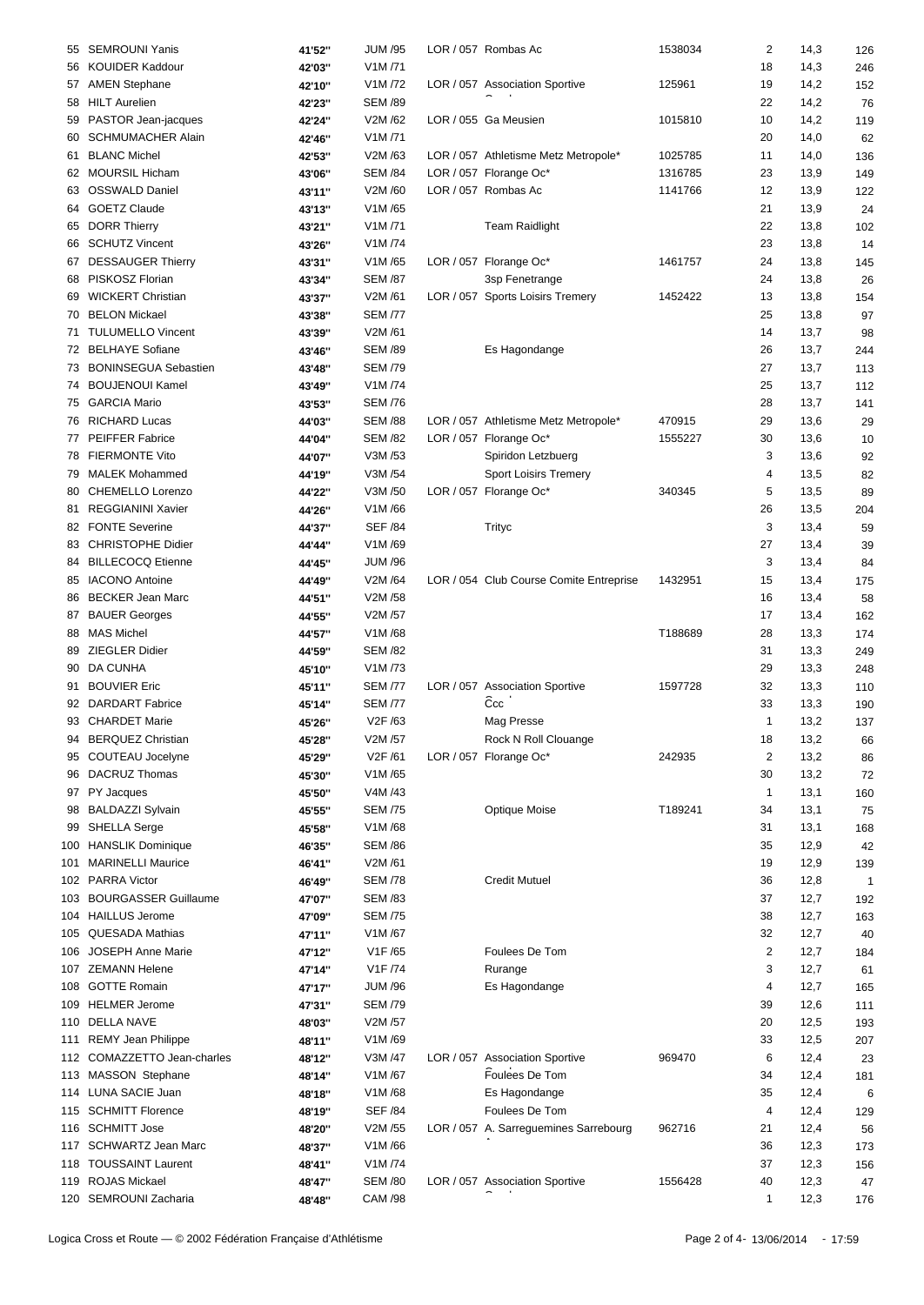|     | 121 SEMROUNI Mohamed        | 48'49"   | CAM /97                          |                                    |         | $\overline{2}$          | 12,3 | 114            |  |
|-----|-----------------------------|----------|----------------------------------|------------------------------------|---------|-------------------------|------|----------------|--|
|     | 122 BOEHM Daniel            | 48'56''  | V1M/69                           |                                    |         | 38                      | 12,3 | 166            |  |
|     | 123 OHRISTMANN Christophe   | 49'11"   | V1M/71                           |                                    |         | 39                      | 12,2 | 20             |  |
|     | 124 FERDILUS Beatrice       | 49'13"   | V1F /72                          |                                    |         | 4                       | 12,2 | 13             |  |
|     | 125 KINTZINGER Amanfine     | 49'36''  | <b>SEF /78</b>                   | Rodmack                            |         | 5                       | 12,1 | 22             |  |
|     | 126 BOFFO Franck            | 49'39"   | V1M/67                           | LOR / 057 Association Sportive     | 1255452 | 40                      | 12,1 | 67             |  |
|     | 127 GUILIZ Lola             | 49'56"   | <b>SEF /85</b>                   | Ccc                                |         | 6                       | 12,0 | 189            |  |
|     | 128 MICHEL Peter            | 50'00"   | <b>JUM /96</b>                   |                                    |         | 5                       | 12,0 | 100            |  |
|     | 129 HENRIET Marion          | 50'05"   | <b>CAF /97</b>                   | LOR / 057 Val St-pierre Athletisme | 1132795 | 1                       | 12,0 | 167            |  |
|     | 130 SEMROUNI Nasser         | 50'22"   | V1M/68                           |                                    |         | 41                      | 11,9 | 115            |  |
|     | 131 BILLECOCQ Clement       |          | <b>SEM /87</b>                   |                                    |         | 41                      | 11,9 | 83             |  |
|     | 132 LE ROUZIC Patrice       | 50'26"   | V1M/68                           |                                    | T187832 |                         |      |                |  |
|     |                             | 50'28"   |                                  |                                    |         | 42                      | 11,9 | 95             |  |
|     | 133 HENRIET Nathalie        | 50'29"   | V <sub>1</sub> F /71             |                                    |         | 5                       | 11,9 | 73             |  |
|     | 134 BERTHEL Nicolas         | 50'43"   | <b>SEM /83</b>                   |                                    |         | 42                      | 11,8 | 21             |  |
| 135 | <b>GOTTE Alain</b>          | 50'49"   | V2M /64                          | Es Hagondange                      |         | 22                      | 11,8 | 134            |  |
|     | 136 KESSLER Catheirne       | 50'50"   | V <sub>1</sub> F /72             |                                    |         | 6                       | 11,8 | 50             |  |
|     | 137 GREINER Jean Luc        | 50'56"   | V2M /58                          |                                    | 000000  | 23                      | 11,8 | 118            |  |
|     | 138 HENNEQUIN Michel        | 51'09"   | V1M/68                           | Corir A Bousse                     |         | 43                      | 11,7 | 172            |  |
| 139 | <b>BAUER Christian</b>      | 51'11"   | V1M/68                           |                                    |         | 44                      | 11,7 | 51             |  |
|     | 140 MILLER Hugues           | 51'18"   | V1M/67                           |                                    |         | 45                      | 11,7 | 245            |  |
| 141 | MYOTTE DUQUET Andre         | 51'29"   | V2M /59                          | Courir A Bousse                    |         | 24                      | 11,7 | 157            |  |
|     | 142 BODART Olivier          | 51'32"   | V1M/69                           |                                    |         | 46                      | 11,6 | 251            |  |
|     | 143 CLAUSS Martine          | 51'45"   | V <sub>1</sub> F /74             | <b>Team Raidlight</b>              |         | $\overline{7}$          | 11,6 | 103            |  |
|     | 144 LIOVORI Ciro            | 51'48"   | V1M/71                           |                                    | 0000    | 47                      | 11,6 | 206            |  |
|     | 145 HENRY Marie Line        | 51'49"   | V2F /61                          | Es Hagondange                      |         | 3                       | 11,6 | 116            |  |
|     | 146 HIEULLE Christophe      | 52'02"   | V2M /61                          | LOR / 057 Sports Loisirs Tremery   | 1641517 | 25                      | 11,5 | 128            |  |
|     | 147 GENTILLE Didier         | 52'18"   | V1M/71                           |                                    |         | 48                      | 11,5 | $\overline{7}$ |  |
|     | 148 MAUCHIEN Steve          | 52'35"   | V1M/70                           |                                    |         | 49                      | 11,4 |                |  |
|     |                             |          |                                  |                                    |         |                         |      | 65             |  |
|     | 149 BONNAL Alex             | 52'40"   | <b>SEM /75</b>                   |                                    |         | 43                      | 11,4 | 171            |  |
|     | 150 MORO Alphonso           | 52'43"   | V2M /63                          |                                    |         | 26                      | 11,4 | 243            |  |
| 151 | <b>ROSELLO Eric</b>         | 52'48"   | V1M/70                           |                                    |         | 50                      | 11,4 | 106            |  |
|     | 152 SCHWEITZER Sebastien    | 52'54"   | <b>SEM /76</b>                   |                                    |         | 44                      | 11,3 | 109            |  |
|     | 153 CHASSIGNET Jean Mathias | 53'22"   | V3M /53                          |                                    |         | $\overline{7}$          | 11,2 | 93             |  |
|     | 154 LAMITTE Annie           | 53'32"   | <b>SEF /75</b>                   |                                    | 2038318 | 7                       | 11,2 | 88             |  |
|     | 155 KOSTRZEWA Herve         | 53'32"   | V1M/68                           | Judo Amneville                     |         | 51                      | 11,2 | 17             |  |
|     | 156 DA CRUZ Beatrice        | 53'55"   | V <sub>2</sub> F / <sub>58</sub> | LOR / 057 Florange Oc*             | 1316735 | 4                       | 11,1 | 52             |  |
|     | 157 DEMONCEL Pascal         | 54'19"   | V2M /64                          | LOR / 057 Association Sportive     | 1122855 | 27                      | 11,0 | 34             |  |
|     | 158 PANUNZI Amelie          | 54'33"   | <b>SEF /89</b>                   | LOR / 057 Association Sportive     | 1596179 | 8                       | 11,0 | 288            |  |
|     | 159 PANUNZI Daniel          | 54'34"   | V2M /64                          | LOR / 057 Association Sportive     | 1108441 | 28                      | 11,0 | 198            |  |
| 160 | <b>DUBILLARD Remy</b>       | 54'38"   | V1M/71                           |                                    |         | 52                      | 11,0 | 5              |  |
|     | 161 SCHROER Philippe        | 55'07"   | V4M /42                          | <b>Briey Marathon</b>              |         | $\overline{\mathbf{c}}$ | 10,9 | 158            |  |
|     | 162 WILLAS Thierry          | 55'13"   | <b>SEM /80</b>                   |                                    |         | 45                      | 10,9 | 104            |  |
|     | 163 ROTY Emmanuel           | 55'40"   | V1M /72                          |                                    |         | 53                      | 10,8 | 108            |  |
|     | 164 VALENTE Ludovic         | 56'24"   | <b>SEM /77</b>                   |                                    |         | 46                      | 10,6 | 194            |  |
|     | 165 BROCARD Davy            |          | <b>SEM /85</b>                   |                                    |         | 47                      | 10,6 |                |  |
|     | 166 COLLIN Philippe         | 56'49"   |                                  |                                    |         |                         |      | 161            |  |
|     |                             | 56'57"   | V2M /59                          |                                    |         | 29                      | 10,5 | 15             |  |
|     | 167 GREMILLET Gilbert       | 57'09"   | V4M /43                          |                                    |         | 3                       | 10,5 | 30             |  |
| 168 | JEAN Celine                 | 57'10"   | <b>SEF /78</b>                   | LOR / 057 Association Sportive     | 1528935 | 9                       | 10,5 | $\sqrt{2}$     |  |
|     | 169 DEFLORAINE Olivier      | 57'13"   | V1M/68                           | LOR / 057 Sports Loisirs Tremery   | 759074  | 54                      | 10,5 | 180            |  |
|     | 170 DIEMER Gilbert          | 58'51"   | V2M /56                          |                                    |         | 30                      | 10,2 | 12             |  |
|     | 171 REMY BARRE Veronique    | 59'10"   | V1F /70                          |                                    |         | 8                       | 10,1 | 208            |  |
|     | 172 BRECKO Antoine          | 59'11"   | V2M /61                          | LOR / 057 Rombas Ac                | 653329  | 31                      | 10,1 | 135            |  |
|     | 173 GUARASCIO Ignace        | 59'28"   | V3M /47                          | LOR / 057 Rombas Ac                | 780589  | 8                       | 10,1 | 124            |  |
|     | 174 GRASSET Pierre          | 59'37"   | <b>SEM /80</b>                   |                                    |         | 48                      | 10,1 | 54             |  |
|     | 175 GRASSET Sophie          | 59'45"   | <b>SEF /80</b>                   |                                    |         | 10                      | 10,0 | 53             |  |
|     | 176 OLIERIC Marie France    | 59'51"   | <b>SEF /76</b>                   |                                    |         | 11                      | 10,0 | 18             |  |
|     | 177 LECLERC Stephane        | 1h00'37" | <b>SEM /75</b>                   | LOR / 057 Association Sportive     | 1437476 | 49                      | 9,9  | 69             |  |
|     | 178 MARINO Mauro            | 1h00'44" | <b>SEM /83</b>                   |                                    |         | 50                      | 9,9  | 205            |  |
|     | 179 ROJAS Denis             | 1h01'19" | <b>SEM /82</b>                   |                                    |         | 51                      | 9,8  | 68             |  |
|     | 180 BECKER Daniel           | 1h01'23" | V2M /61                          |                                    |         | 32                      | 9,8  | 200            |  |
|     | 181 JUNG Laetitia           | 1h01'35" | <b>SEF /77</b>                   |                                    |         | 12                      | 9,7  | 38             |  |
|     | 182 DORR Rosalinda          | 1h01'37" | <b>SEF /80</b>                   |                                    |         | 13                      | 9,7  | 101            |  |
|     | 183 WILLMS Christelle       | 1h01'51" | <b>SEF /83</b>                   |                                    |         | 14                      | 9,7  | 105            |  |
|     | 184 DIDELOT Corinne         | 1h02'02" | V1F /70                          | Es Hagondange                      |         | 9                       | 9,7  | 64             |  |
|     | 185 SANCHEZ Cathy           | 1h02'13" | V1F /74                          | Es Hagondange                      |         | 10                      | 9,6  |                |  |
|     | 186 BERON Jean Paul         |          | V2M/62                           | Es Hagondange                      |         | 33                      | 9,6  | 63<br>85       |  |
|     |                             | 1h02'14" |                                  |                                    |         |                         |      |                |  |